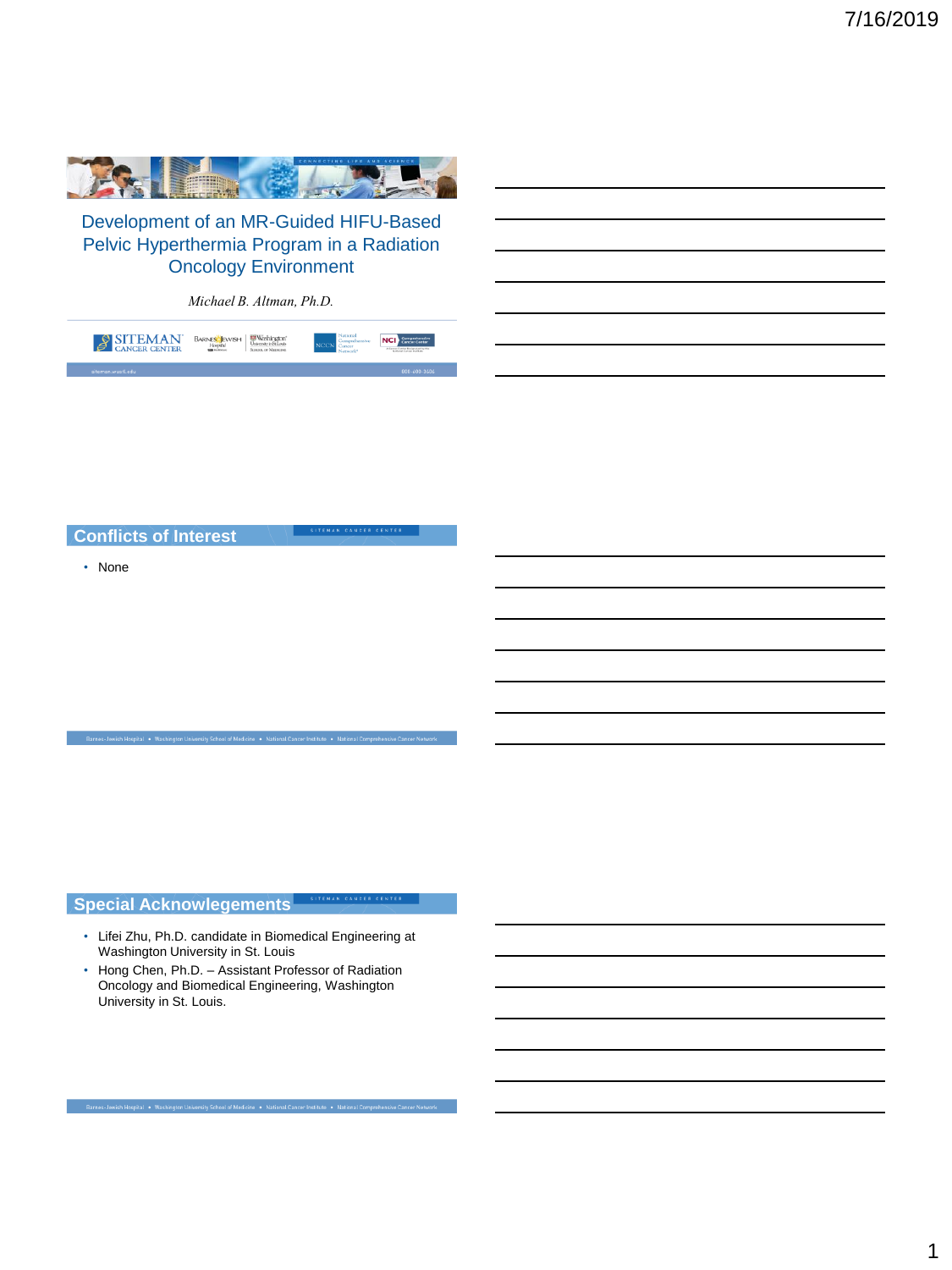# **Mild hyperthermia therapy (MHT)**

- Radioresistance is a significant clinical barrier in improving radiotherapy outcome
- MHT: heat tissue to 40-45ºC and maintains the temperature for an extended period of time (up to 60 minutes)



Partanen A et al. *Int J Hyperthermia*. 2012;28(4):320–36. Barnes-Jewish Hospital . Washington University School of Medicine . National Cancer Institute . Natio 21 Comprehensive Car

• MHT is a powerful radiosensitizer



| Ultrasound-mediated MHT               |                                  |                                        |                                                        |             |                                 | SITEMAN CANCER CENTER                                          |                           |                                   |                                                                                                                                                  |                                                                                                                                                                                                                            |
|---------------------------------------|----------------------------------|----------------------------------------|--------------------------------------------------------|-------------|---------------------------------|----------------------------------------------------------------|---------------------------|-----------------------------------|--------------------------------------------------------------------------------------------------------------------------------------------------|----------------------------------------------------------------------------------------------------------------------------------------------------------------------------------------------------------------------------|
|                                       |                                  |                                        |                                                        |             |                                 |                                                                |                           |                                   |                                                                                                                                                  |                                                                                                                                                                                                                            |
|                                       |                                  | Table 3 (Criminand)                    |                                                        |             |                                 |                                                                |                           |                                   |                                                                                                                                                  |                                                                                                                                                                                                                            |
| Many clinical<br>trials have          | <b>Authorized</b><br><b>View</b> | Staffet of paigray<br><b>Indential</b> | KT doublets                                            |             | Hypothermia framey              |                                                                |                           | Treatment officers                | Tromment Amistic                                                                                                                                 |                                                                                                                                                                                                                            |
|                                       |                                  |                                        |                                                        | Tirston     | Syguetto                        | Telephone (TT)                                                 | Directors<br><b>GALLA</b> | <b>Contemporal</b><br>contain New |                                                                                                                                                  |                                                                                                                                                                                                                            |
| assessed the<br>use of US for<br>MHT. | <b>Download</b><br><b>Face</b>   | Persian<br>G3 and                      | 50-48<br>$(15 - 28)$ Oyft.<br><b>Silvings</b>          | 64 (TRESHE) | <b><i><u>Employment</u></i></b> | $T_{\text{max}} = 42.8\%$<br>for in layer life.<br><b>HELL</b> | N/A                       | $1.1 - 2$<br>m                    | OR TRUSTEN<br>case recife on<br>visal rate 70%<br>(5 y); randas not<br>vival Stone him<br>distribute on<br>middlewing all they<br>Josef SPLUI 15 | Perinand discussioni<br>unisses related, on<br>ment Everaged<br>besid stonages<br>and discharges the<br><b>INVESTIGATION</b> INTO<br>vide of Section demi-<br>towed HT renailed<br>trinied significance<br>for OK Link SAN |
| Trials analyzed a                     | <b>Linux</b>                     | President U.S. (46)                    | $41 - 78$<br>$(11, 31)$ $(10, 10)$<br><b>Stanistic</b> |             | GLY285800 Nanciatoria           | $CMM42.5 -$<br><b>Mingin in NPG</b><br>saint                   | ×                         | 3.3 < 2                           | <b>Brews 19146</b><br>tolerand autom<br>committed a book<br>proster glied                                                                        | <b>Mid-benud and</b><br>(22 TWV andman<br>International OV 20712<br>moneyer Seduct<br>immiday in mai.<br>tion into detaining and<br>or more 19-19 that                                                                     |
| large array of<br>sites               | 190                              | Pennsylvia emi                         | $16.4 - 1\%$<br>$(18 - 2.8 \, \text{GeV})$             |             | Of Chrysler, Associations       | May 790 (1588).<br>to 7.3 mins                                 | <b>TANK</b>               | 12<br>w                           | <b>Bootal Legiptier of</b><br><b>BT</b> wid STT comp.<br>finites with month.<br>case allowable<br>Deal and<br>beendary                           | <b>Dealer 2108 Modella</b><br><b>GSTINX tear of</b><br>sons andy 2 arect<br>in conclusion with<br>matines dissable<br>molt wall Train<br>under 7 CB testima                                                                |
| Limited MR-<br>quidance, HIFU         | Barwlacatal.                     | Printers<br>$(17 \text{ pol})$         | 96.6 & 9%<br>$(1.8 - 3.1)$ Ch/80                       |             | G1 (TRUSH) Simultaneous         | Non 780 (1364) 34-88<br>$16.5.5$ with<br>,,,,,,                |                           | 3.2                               | Grade 2 percents.<br>was genear for<br>estimation T.<br>infrastrum 1-40°C<br>that public site.                                                   | choosest<br>Aren crade 2 centri-<br>ticeus goster lie<br>industry with an<br>allowable room?<br>and together share                                                                                                         |

Disderichen Circle

 $\begin{array}{lll} \textbf{Poisson(22)ptot, char and} & \textbf{H=2n+11.5}\\ \textbf{of $3000 (14\,pm 0.2\,mm),$} & \textbf{40.933}\\ \textbf{cl. gas} & \textbf{cl. gas} \\ \textbf{cl. gas} & \textbf{and.} \\ \end{array}$ 

#### $1\,2$  $\alpha = 0$  in  $T_{\rm max}=46$  $\begin{array}{l} \mbox{Target representation}\\ \mbox{a,thoral selection}\\ \mbox{a,th,(in), control}\\ \mbox{M1} \rightarrow \mbox{M1C} \rightarrow \mbox{M2C} \\ \mbox{M1} \rightarrow \mbox{M1C} \rightarrow \mbox{M2C} \\ \mbox{M1} \rightarrow \mbox{M1C} \rightarrow \mbox{M2C} \\ \mbox{M2} \rightarrow \mbox{M2C} \rightarrow \mbox{M2C} \\ \mbox{m1} \rightarrow \mbox{M2C} \rightarrow \mbox{M2C} \\ \mbox{m1} \rightarrow \mbox{M2C} \rightarrow \mbox{M2C} \\ \mbox{m1} \rightarrow \mbox{M2C$ Ne adverse avenue or<br>trainely processed<br>with byggetheratic  $\lambda$  (  $\lambda$  $\begin{array}{ccc} \text{Pos~RT}, \odot & \text{Inversesal} \\ \text{N} \text{ min} & \mathcal{I}_{\text{neg}}(42.5) \odot \text{for} \end{array} \begin{array}{c} \text{N} \\ \text{N} \\ \text{R3 A} \end{array}$ Conceived pain sharing<br>207 (25%), superfi-<br>cial shira baran<br>2006) received Zhu L, et al. Ultrasound Med Biol. 2019;45(5) pp. 1025-1043.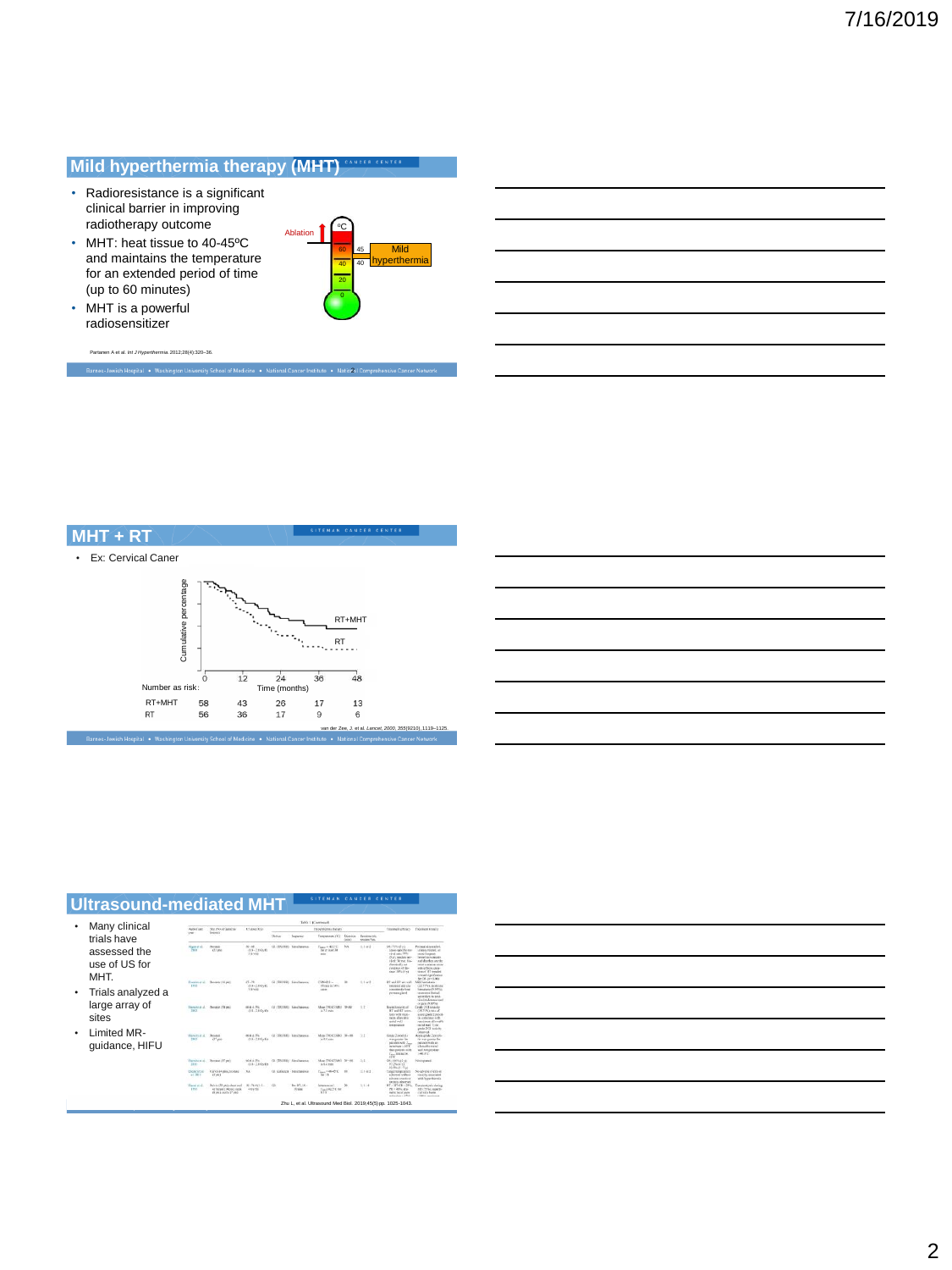## **High Intensity Focused Ultrasound (HIFU)**

- HIFU: Focused ultrasound → local heating
- Non-Ionizing, minimally invasive.
- Tissues in between focus and transducer minimally effected
- Focal point: – 1-3 mm Ø – 10-17 mm length

Rarnes Iswich Mosnital . Was



## **MR Guided HIFU (MRgHIFU)**

- MR can monitor HIFU-induced temp changes
- Proton Resonance Frequency Shift method: Phase change linearly proportional to T change from 0-100°C • Relative measure → Requires a baseline



- These changes in T are color mapped to MR images.
- T maps can have lower resolution

phase and temperature

• Absolute T measures possible but more difficult

## **MRgHIFU System**

- Sonalleve V2 Profound Medical
- Independent table slides over MR table (250 lb limit)
- Transducer: 256 PZT elements forming an annulus • Transducer in oil bath, can move
- laterally, longitudinally
- MR-based real time temperature monitoring
- Water-based skin cooling system on top of oil bath (DISC)
- Dedicated coil must be utilized



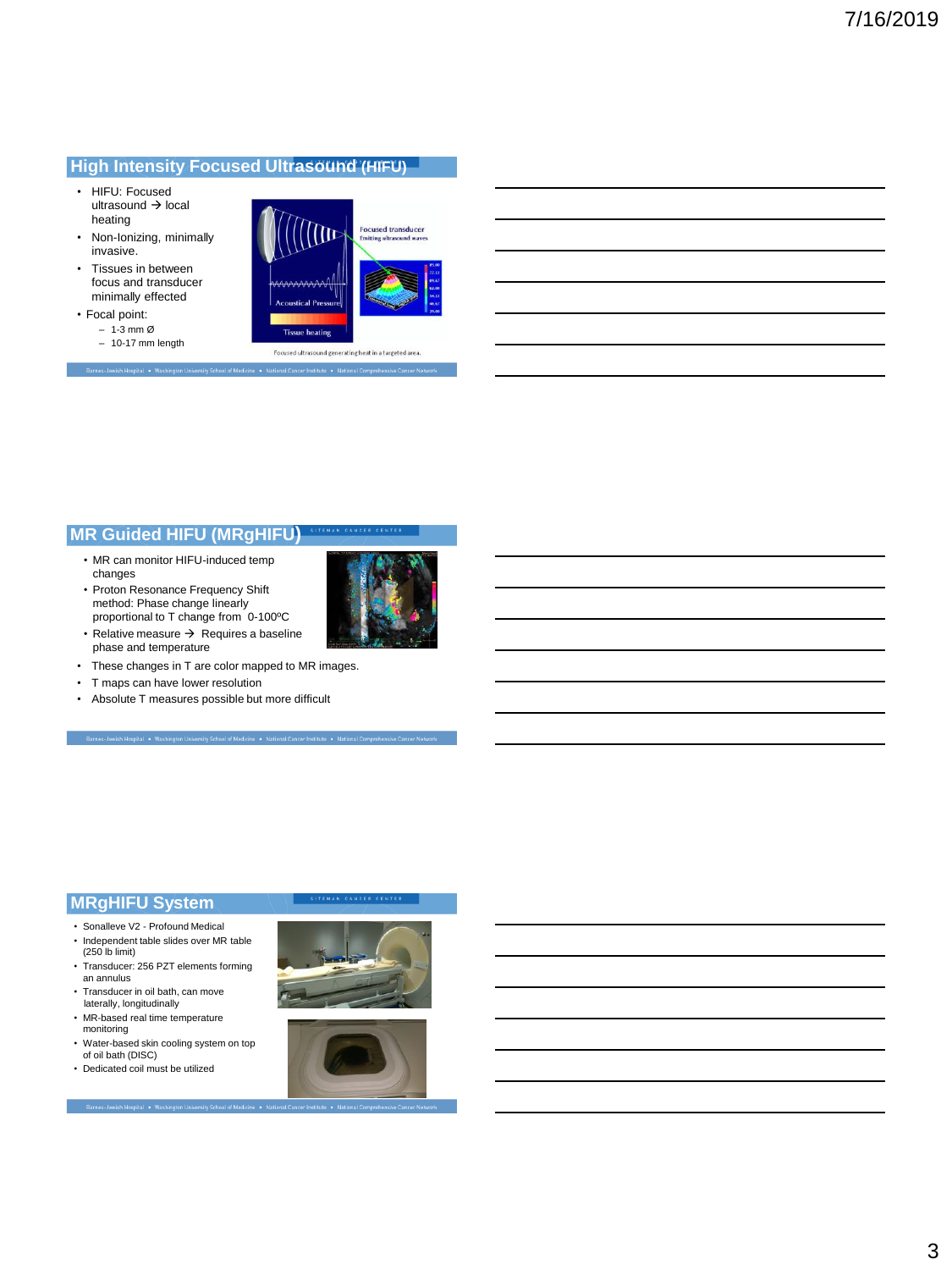

• System designed for pelvic ablation treatments (ex: uterine fibroids), developed use for ablating bone metastasis.

-<br>Barnes-Jewish Hospital • Washington University School of Medicine • National Cancer Institute • National Comprehensive Cancer N

• Modified to perform MHT under MR guidance.

# **Sonalleve MHT**

• Homogenous large volume by mechanical and/or electrical beam steering.



| MAN CANCER CENTER<br><b>New Technology: Role(s) of Physicist</b>                                                                                                     |
|----------------------------------------------------------------------------------------------------------------------------------------------------------------------|
| Development of new technology (preclinical)                                                                                                                          |
| - Instrumentation, software, etc.                                                                                                                                    |
| - Can be vendor driven                                                                                                                                               |
| QA                                                                                                                                                                   |
| - AAPM TG-241: MR-Guided Focused Ultrasound (MRgFUS)                                                                                                                 |
| - AAPM TG-333: MR-Guided Focused Ultrasound Quality Assurance                                                                                                        |
| Clinical Application of Technology (preclinical $\rightarrow$ clinical)<br>٠                                                                                         |
| - Use of technology                                                                                                                                                  |
| Specific application in mind $\rightarrow$ how to optimize technology for that use<br>٠                                                                              |
| Technology developed/acquired $\rightarrow$ determine best utilization of technology<br>٠<br>Application of technology (optimize imaging, planning, dosimetry, etc.) |
|                                                                                                                                                                      |

- 
- Regulatory FDA (IDE, IND, 510k, etc.) IRB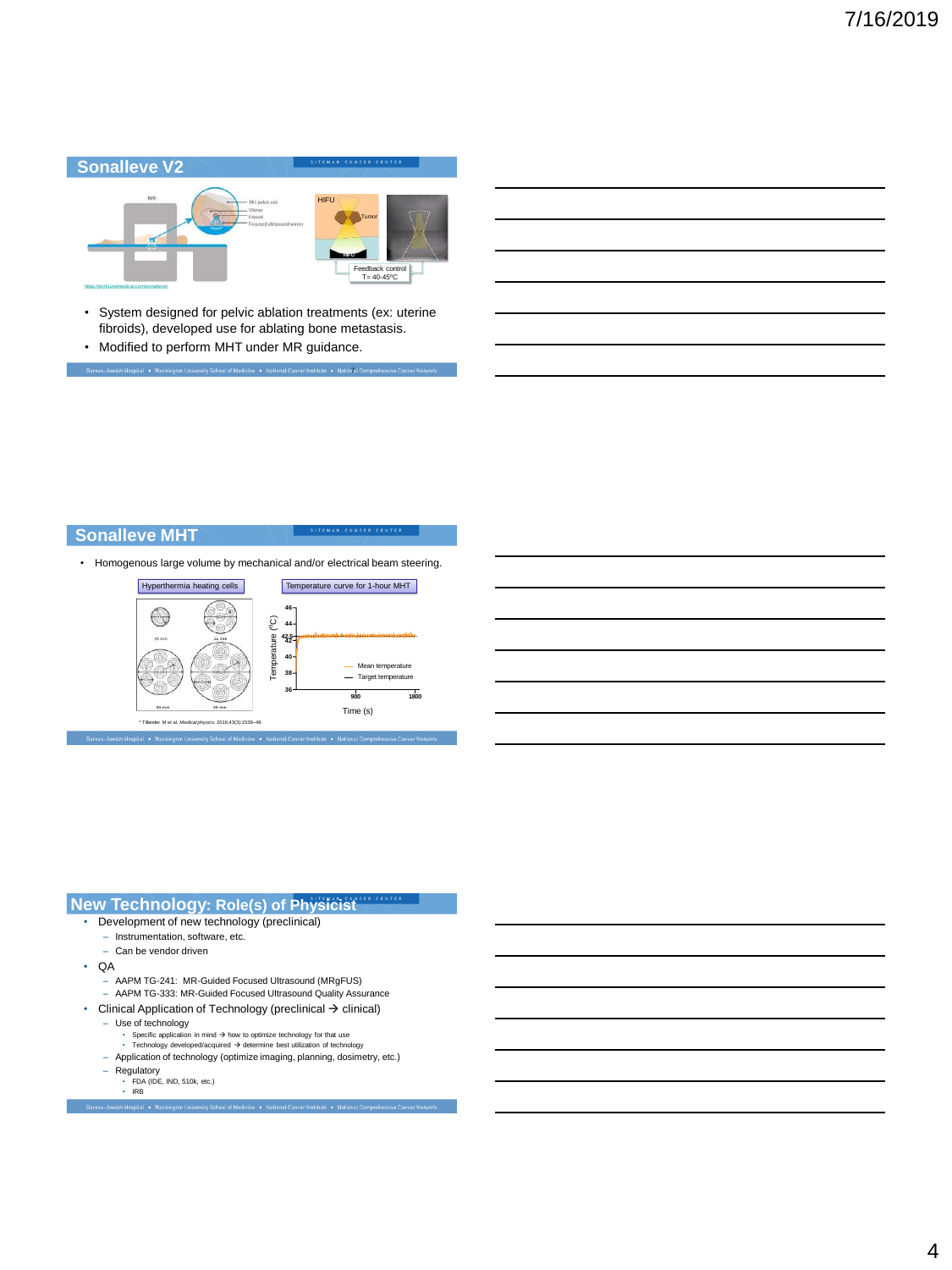### **Choice of Treatment Site**

#### • Hypothermia useful (esp. w/ RT)

- Accessible due to table/transducer geometry
	- Transducer centered in table.
	- Good contact w/ transducer required.
	- Depth (8-10 cm), size of target limitations.
	- Motion (respiration, peristalsis, etc.) cause artifacts
	- Air, bone in or near beam path will be problematic Patient comfort will be key  $\rightarrow$  long TXs
- Ablation can be done in short bursts
- Market?
	- Vendor partners need to show utility
- Recruitment of subjects senas - Iawish Masnital - • Mashinatan University School of



### **Site: Cervical Caner**

- Late stage (FIGO IIIB-IVA) have poor prognosis even w/ RT (5-year<br>survival < 32% for IIIB, 20% for IVA)<sup>1</sup>.
- MHT has shown utility as adjuvant therapy to RT
- Relatively high load of patients at our clinic
- Sonalleve designed for pelvic treatments.
- Potential liabilities: Bony pelvis / femurs limit access windows, depth, potential for organ motion during TX.
- Need to address feasibility, safety, accessibility, and treatment approach for our patient population

1. http://www.ssdhospital.in/indian-woman-and-cancer-cervical-cancer/

### **Current MRgHIFU MHT Clinical Trials**

- Clinical Trial (NCT02528175)<sup>1</sup>: MRgHIFU for recurrent rectal cancer +RT compared with RT and oral chemotherapy.
- Chu<sup>2</sup> et al. :MRgHIFU MHT is feasible and safe for homogeneous targets (**muscle in thigh** and **near rectum**) *in vivo*.



1. <https://clinicaltrials.gov/ct2/show/NCT02528175> 2. Chu W, et al. Int J Radiat Oncol Biol Phys. 2016;95(4):1259–67. • Not studied: MRgHIFU MHT feasibility and safety in pelvic geometries that would have broader applicability to cervix cancer treatments.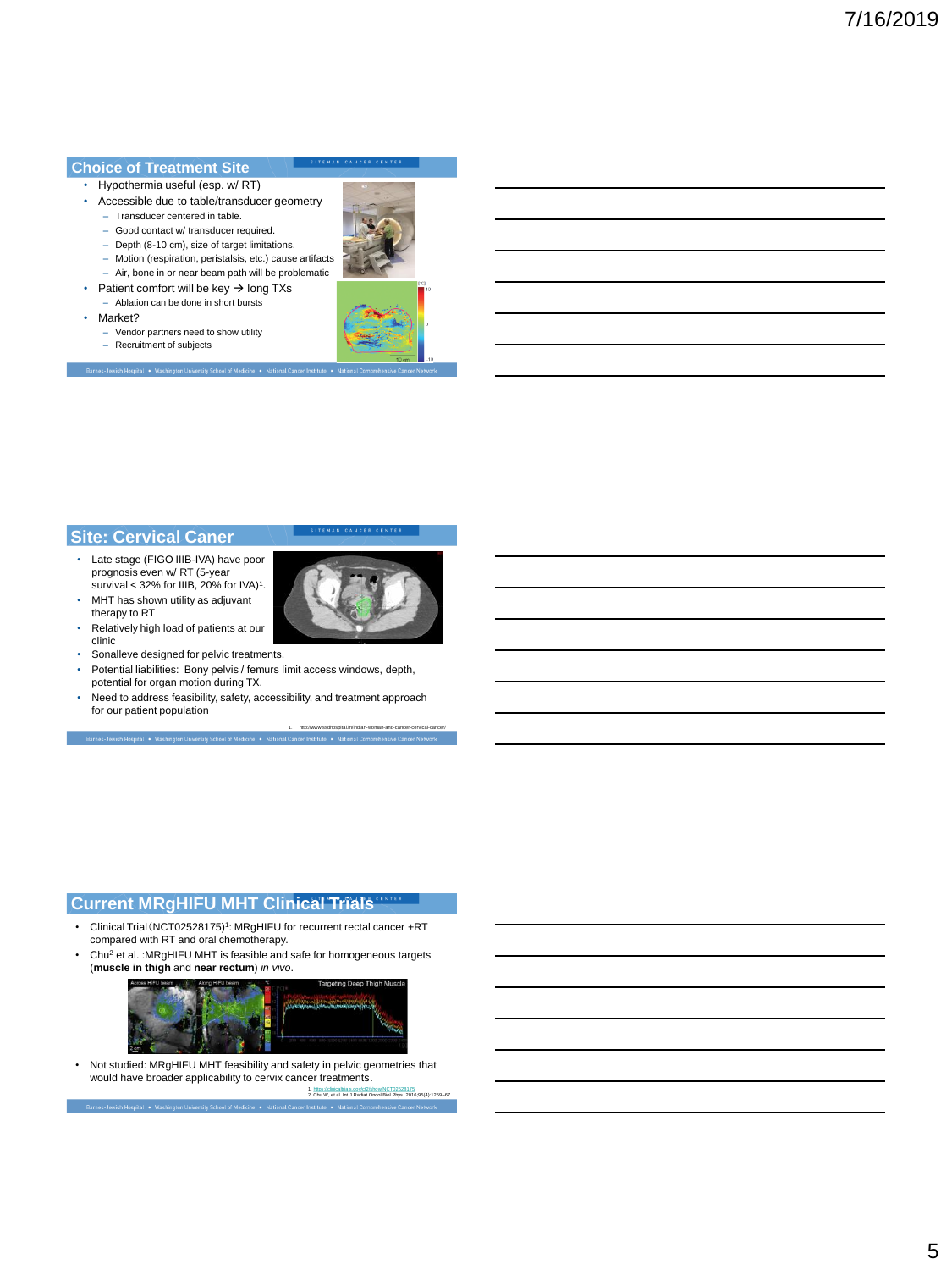### **Project Aims**

Barnes Jawich Hospital . Washington

#### SITEMAN CANCER CENTER

- 1. Demonstrate feasibility and safety of MRgHIFU induced MHT *in vivo* in an animal model for various representative cervical cancer target geometries
- 2. Analyze potential for accessibility of cervical cancer targets in our patient population using retrospective data
- 3. Phase I clinical trial on safety and feasibility of MRgHIFU induced MHT in human patients with late stage (FIGO IIIB-IVA) cervical cancer.

sity School of Medicine . National Cancer Institute . National Comprehensive Ca

## *In vivo* **Target Selection**



- 13 MHT treatment sessions in 6 pigs.
- 3 Different Sites (denoted by  $+$ :
	- Muscle adjacent to the ventral bladder wall (MVB)
	- Muscle adjacent to the dorsal bladder wall (MDB) • Uterus
- Motivation for selection:
- Representative of clinical target geometries.

## *In vivo* **Target Selection**



• 13 MHT treatment sessions in 6 pigs.

SITEMAN CANCER CENTER

- 3 Different Sites (denoted by  $\rightarrow$ :
	- Muscle adjacent to the ventral bladder wall (MVB)
- Muscle adjacent to the dorsal bladder wall (MDB)
- Uterus Motivation for selection: Representative of clinical target geometries.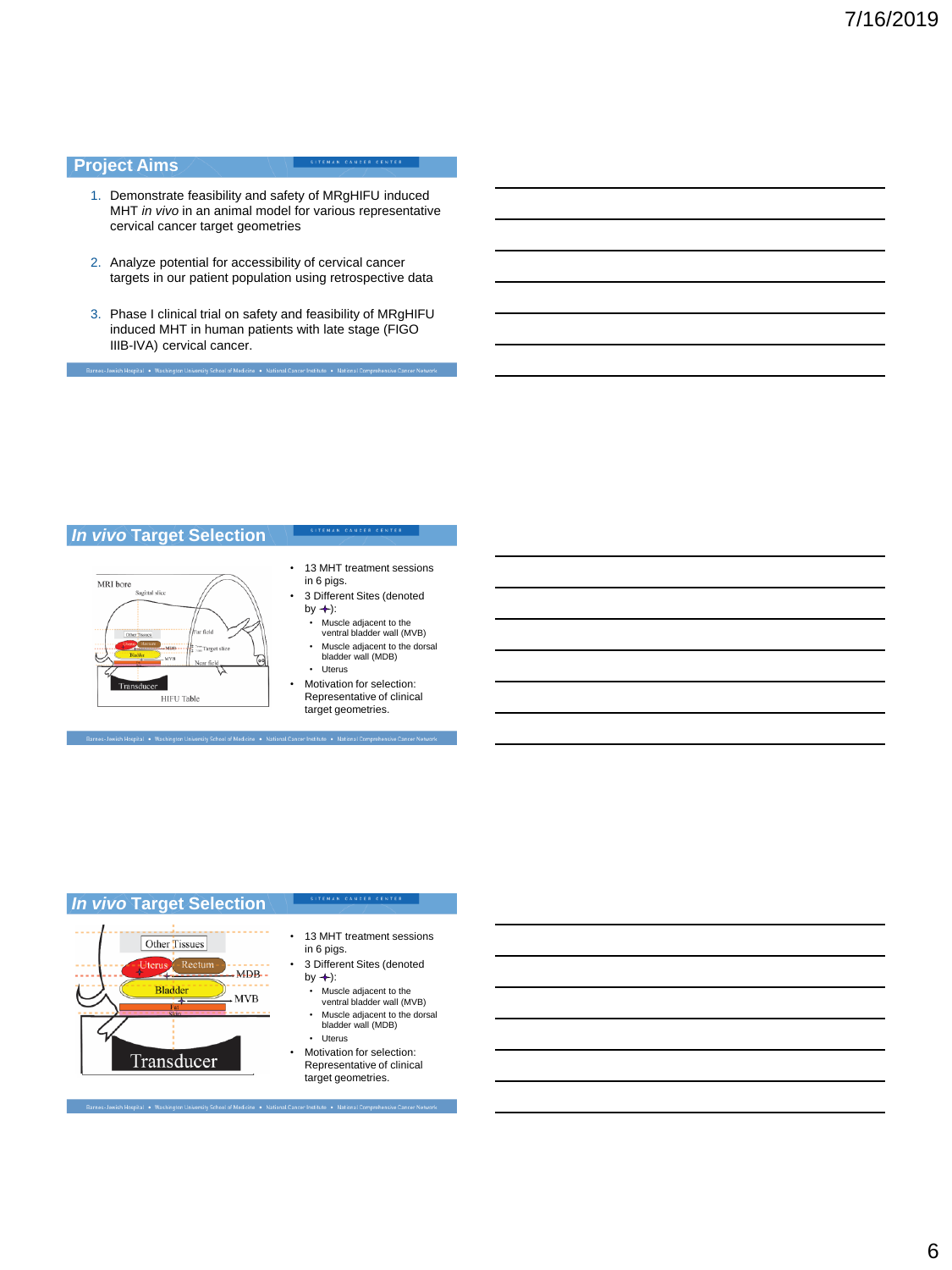### **Methods**

#### SITEMAN CANCER CENTER



Axial view ilustration of the treatment plane and transducer position

#### • Feasibility: Computational analysis of temperature data

- Safety: Gd-enhanced T1 THRIVE MR images (pre vs post TX) + gross pathology +histopathology using ablation sites for positive controls Target =  $42^{\circ}$ C for 30 minutes.
- 18 mm  $\varnothing$  treatment cell
- Maximum temp threshold =  $44^{\circ}$  C in near
- field Power =  $100$  W, Frequency =  $1.0$  MHz
- Temperature monitoring in 6 planes.
- Thermometry in each plane every 3.7 s

### **Feasibility Assement Metrics**

- For all voxels in the target ROI, average across all 3.7 s acquired "dynamic" images and calculate:
	-
	- T<sub>avg</sub>: Average temperature<br>– T<sub>10</sub>: Temperature that 10% of the voxels reached.<br>– T<sub>90</sub>: Temperature that 90% of the voxels reached.<br>– σ<sub>T</sub>: The standard deviation of the T of every pixel.
	-
	-
- Temperature metrics:
	- Accuracy = T<sub>avg</sub>-42°C<br>- Precision = σ<sub>T</sub>
	-
	-
	- Uniformity = Temporal average of the largest difference between the T<sub>avg</sub> and<br>– either the T<sub>10</sub> or T<sub>90</sub> in each dynamic<br>– Temporal variation = Standard deviation of the T<sub>avg</sub> values across all dynamics

# **Feasibility Assement Metrics Experience CENTER**

• CEM43 $_{\text{TSO}}$ : The cumulative equivalent time in minutes that 90% of the voxels reached 43<sup>º</sup>C.

equiv 
$$
T_{90} 43^{\circ}C = \sum_{t=0}^{t=\text{final}} R^{(T_{90}-43)} \Delta t
$$

$$
\begin{array}{|l|}\n\hline\nR=2 for T>43° C; \\
R=4 for T\leq43° C.\n\end{array}
$$

• The time needed for the temperature to reach ≥41ºC after the start of sonication.

rnes-Jewish Hospital • Washington University School of Medicine • National Cancer Institute • N

• The time needed for the temperature to decrease to ≤ 40ºC after the end of sonication.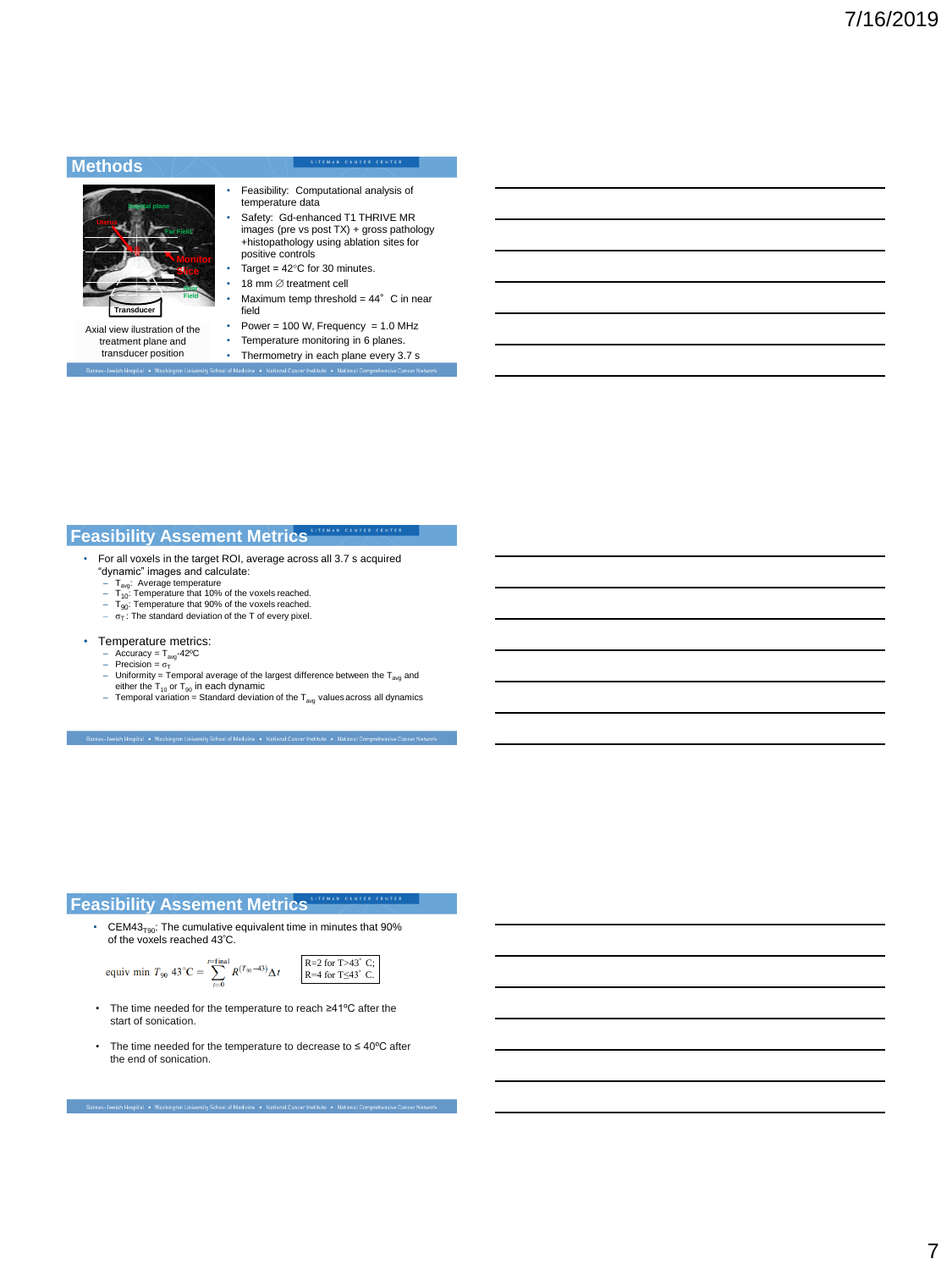

**Results - Feasibility**



- Overall temperature accuracy 0.45 +/- 0.32°C. Average values for all
- parameters clinically acceptable. No statistically
- significant differences between sites (p<0.05, Mann-Whitney U test).





- No statistically significant difference in CEM43T $_{90}$  between sites (p<0.05, Mann-Whitney U test).
- Both the time for the temperature to reach >41°C at the beginning and fall  $\leq 40^{\circ}$ C at the end of MHT are clinically reasonable.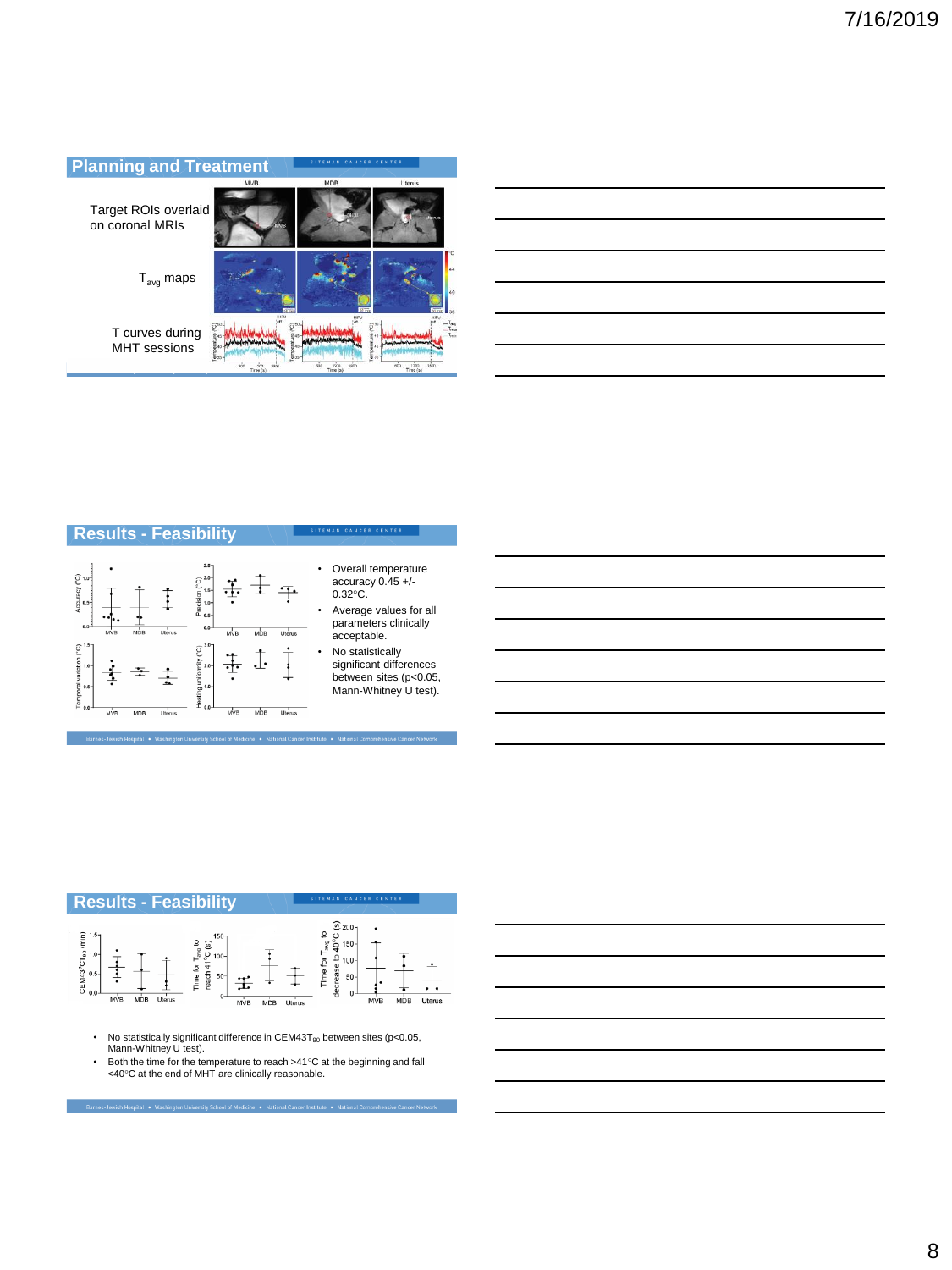## **Results - Safety**



#### SITEMAN CANCER CENTER

- In all MHT sessions, no difference between pre- and post-MHT MR images
- No damage seen at MHT targets, skin, or along the beam path in gross pathology.
- Ablation sites show stark differences between MHT targets

al Cancer Institute · National Compreh

on MR and pathology





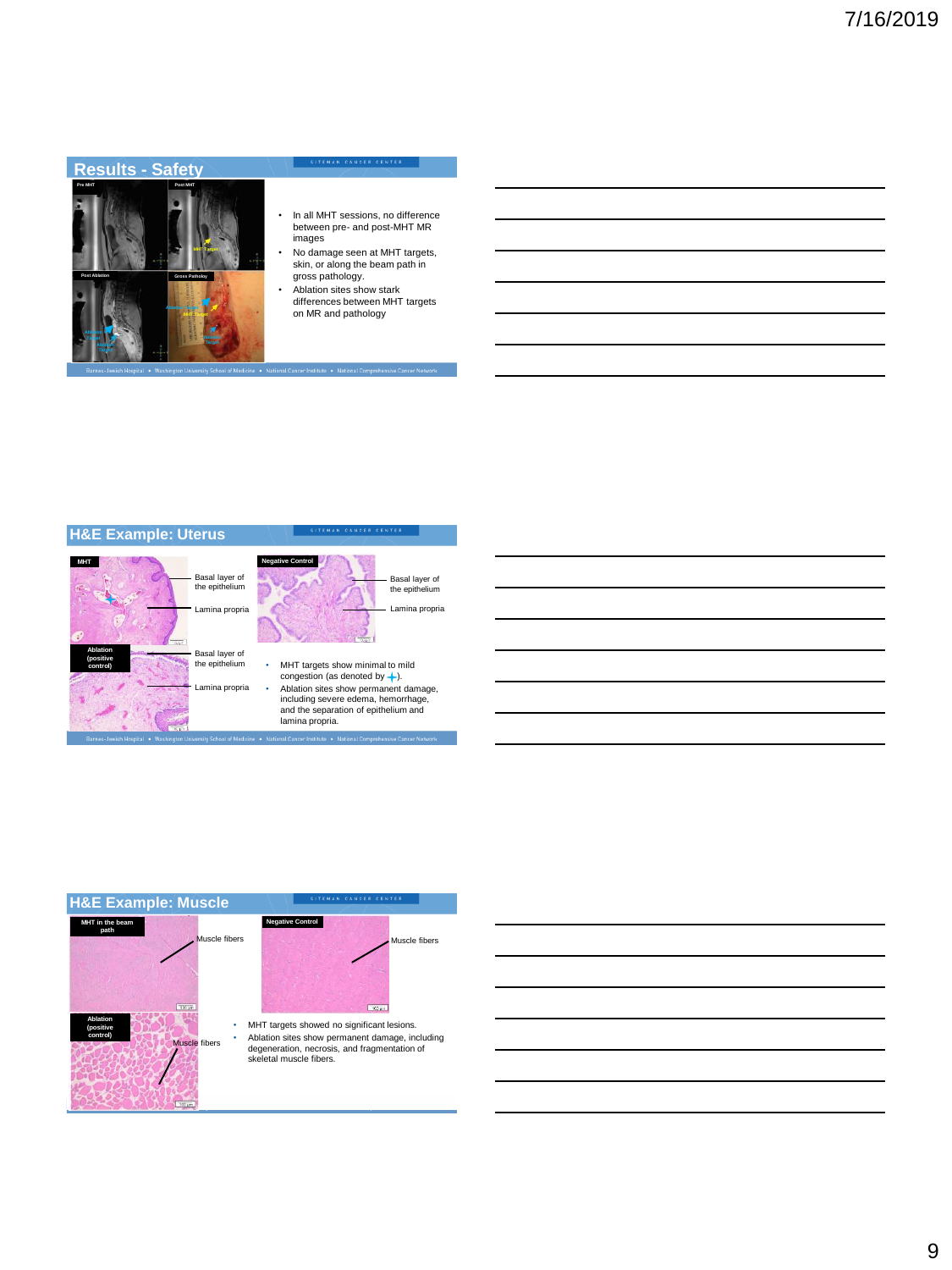# **Summary – Feasibility and Safety Study**

- MRgHIFU-mediated MHT utilizing the Sonalleve is feasible and safe for an array of pelvic targets with varying anatomical geometries.
	- All treatments showed accuracy within 1°C of target.
	- All other tabulated parameters seem clinically reasonable.
	- No statistically significant differences between parameters for any of the target sites.
	- Imaging and gross pathology showed no differences between MHT treatment sites and untreated controls, but sharp differences between MHT and ablated sites.
- The Sonalleve could potentially be used to deliver MHT to cervical cancer malignancies in human patients

#### **Retrospective Study**

Patient Cohort Methods

- 14 FIGO Stage IIIB to IVA cervical cancer patietns
- Received at least a PET-CT and a simulation CT for RT planning.
- Metabolic tumor volume (MTV) identified by PET/CT used as the target volume
	- Treatment of MTV is an independed prognostic factor for disease-free survival in cervical cancer patients

- MTV burned into simulation CT images. • CT orientation manipulated as
- needed
	- Only anterior and posterior orientations considered in this preliminary analysis
- CT images imported to HIFU treatment planning system (TPS) for planning and analysis.

1. Chung HH, et al. *Gynecol Oncol* 2011; 120: 270–274

SITEMAN CANCER CENTER

# **Targetability Criteria**

#### Criteria for targetable cells:

- 1. Deeper than 1 cm from the skin.
- 2. Depth of the cell less than:
	- 9.5 cm targeting posteriorly
	- 11 cm targeting anteriorly
- 3. No bone allowed in the direct beam path.
- 4. No bone or spinal cord in the far field < 1 cm in the direction of the beam path.
- 5. The tumor is considered conditionally targetable if gas-containing structure(s) exist in the beam path.

nes-Jewish Hospital . Washington University School of Medicine . National Cancer Institute . National Cor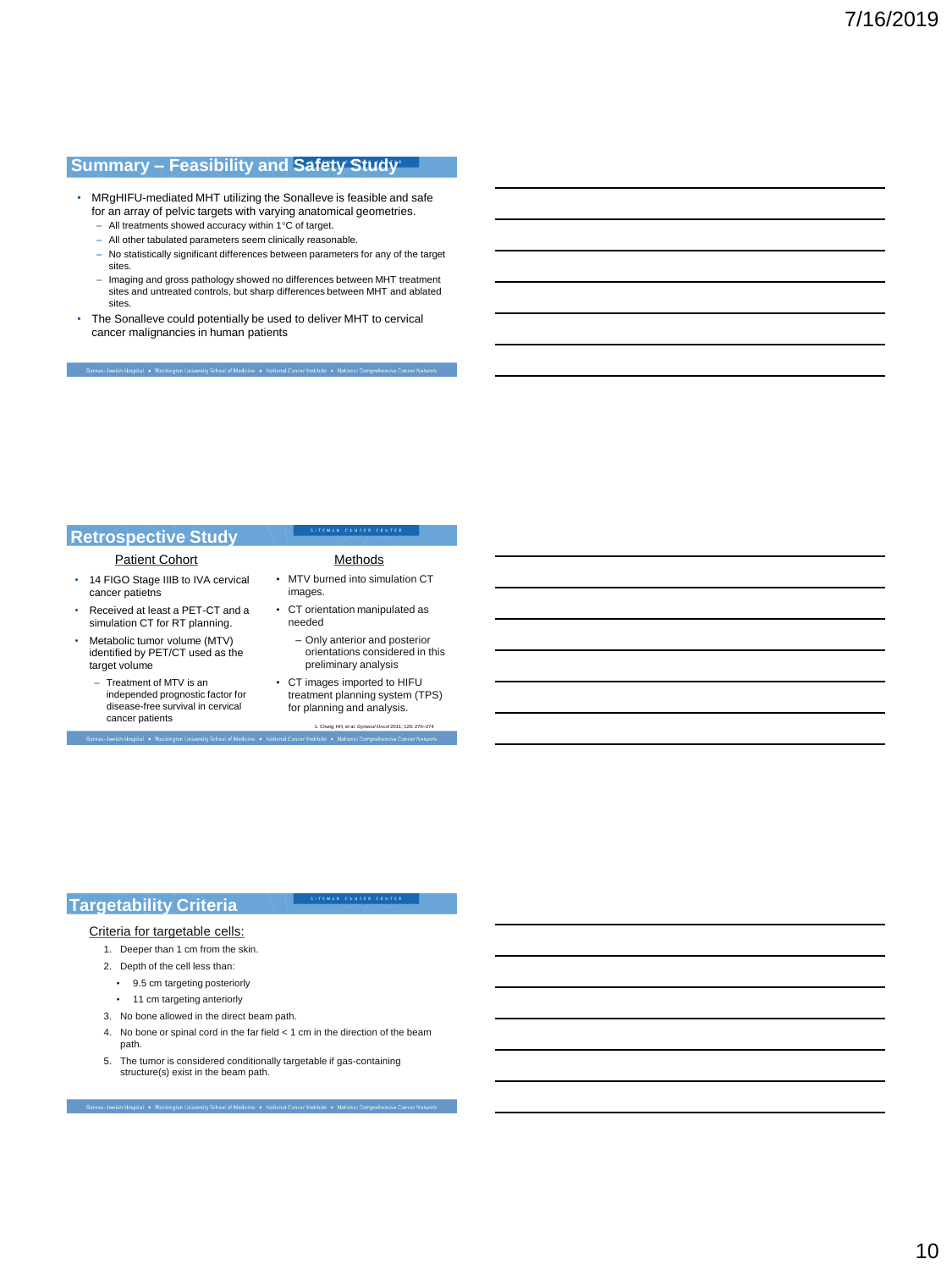# **Classification of Targets**

#### SITEMAN CANCER CENTER

#### Targets categorized into 3 types:

1. Directly targetable without intervention.

Barnes-Jewish Hospital . Washington University School of Medicine . National Cancer Institute . National Comp

- 2. Potentially targetable with a reasonable intervention
	- Rectal filling with balloon
	- Bladder filling with Foley catheter or having patient drink water
- 3. Not targetable

# **Treatment Cell Placement**

- Contour OAR/avoidance structures in beam path.
- In the coronal plane, cover the MTV uniformly with targetable cells.



## **Treatment Cell Placement**

• Review the beam path of every sonicated cell and delete any have violate the pre-set criterion.

SITEMAN CANCER CENTER

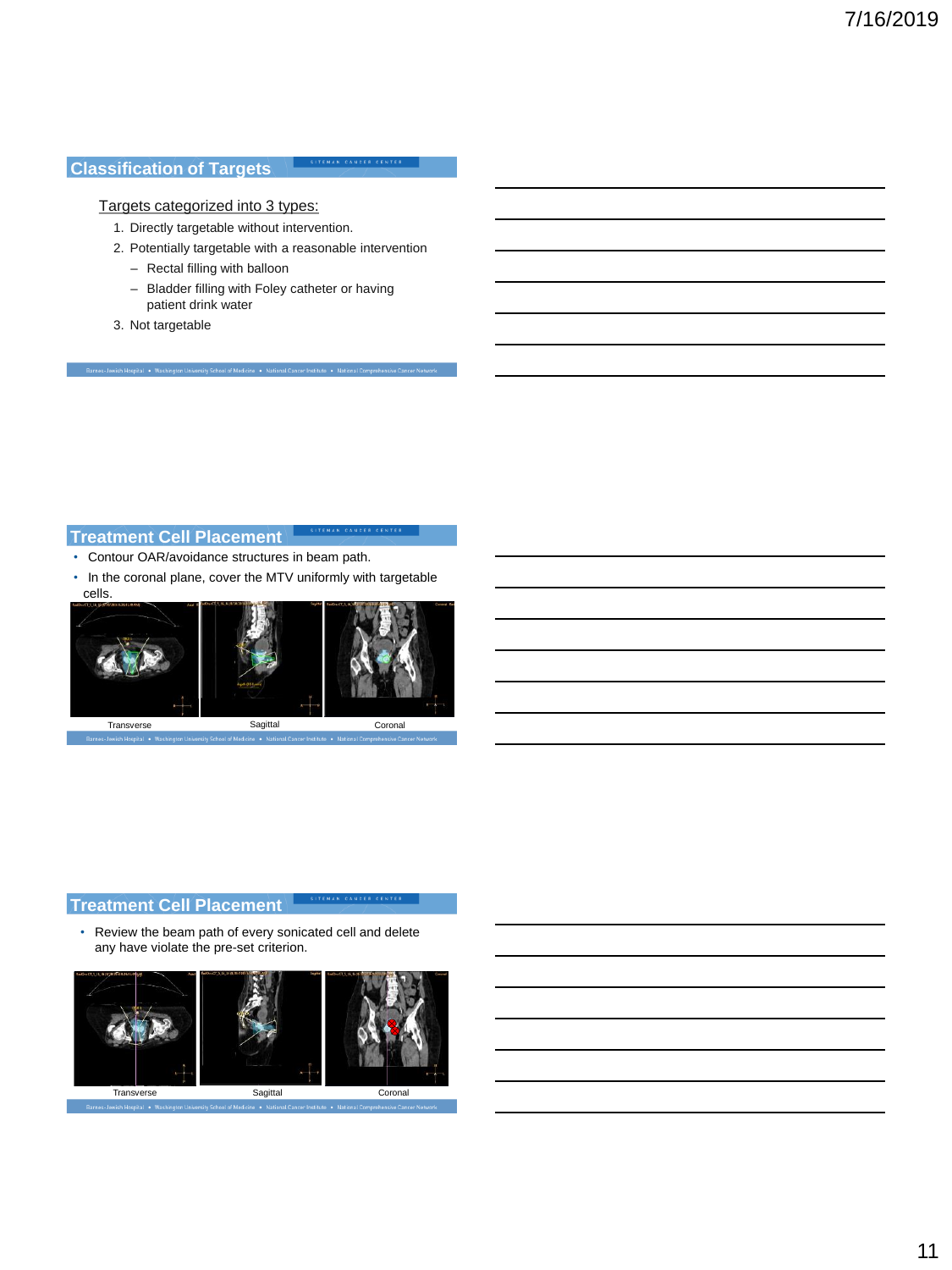#### **Results: Targetability**

- 93% of patients analyzed at least potentially targetable
- No patients directly targetable
- Primary factors limiting targetability:
	- 1. Bone blocking beampath
	- 2. Target Depth
	- 3. Scar tissue blocking beam entrance pathway



SITEMAN CANCER CENTER

## **Summary: Retrospective Study**

- ≥90% of analyzed patients with stage IIIB-IVA cervical cancer are potentially targetable with intervention.
- Limitations: Assumptions about patient positioning/compression, not considering target deformation w/ positional change.
- Future directions: Analyze more patients, analyze additional orientations (including slight decubitus positioning), refine depth criteria with imaging data.
- Given potential accessibility of targets, along with the in vitro feasibility and safety results can proceed to Phase I safety and feasibility study in human patients.

# **Conclusion**

- MRgHIFU MHT is a potentially useful technology for enhancing the efficacy of RT treatments.
- Physicists are involved in many parts of the process for translating new technology such as MRgHIFU from preclinic into clinical implementation

SITEMAN CANCER CENTER

- Late stage cervical cancer may provide a reasonable target site
- The Sonalleve V2 system is feasible and safe to use for an array for cervical cancer target geometries
- >90% late stage cervical cancer targets in our clinic may be partially accessible with MRgHIFU-mediated MHT with some form of intervention
- Next step: Phase I clinical trial for MRgHIFU MHT treatment of late stage cervical cancer in human patients